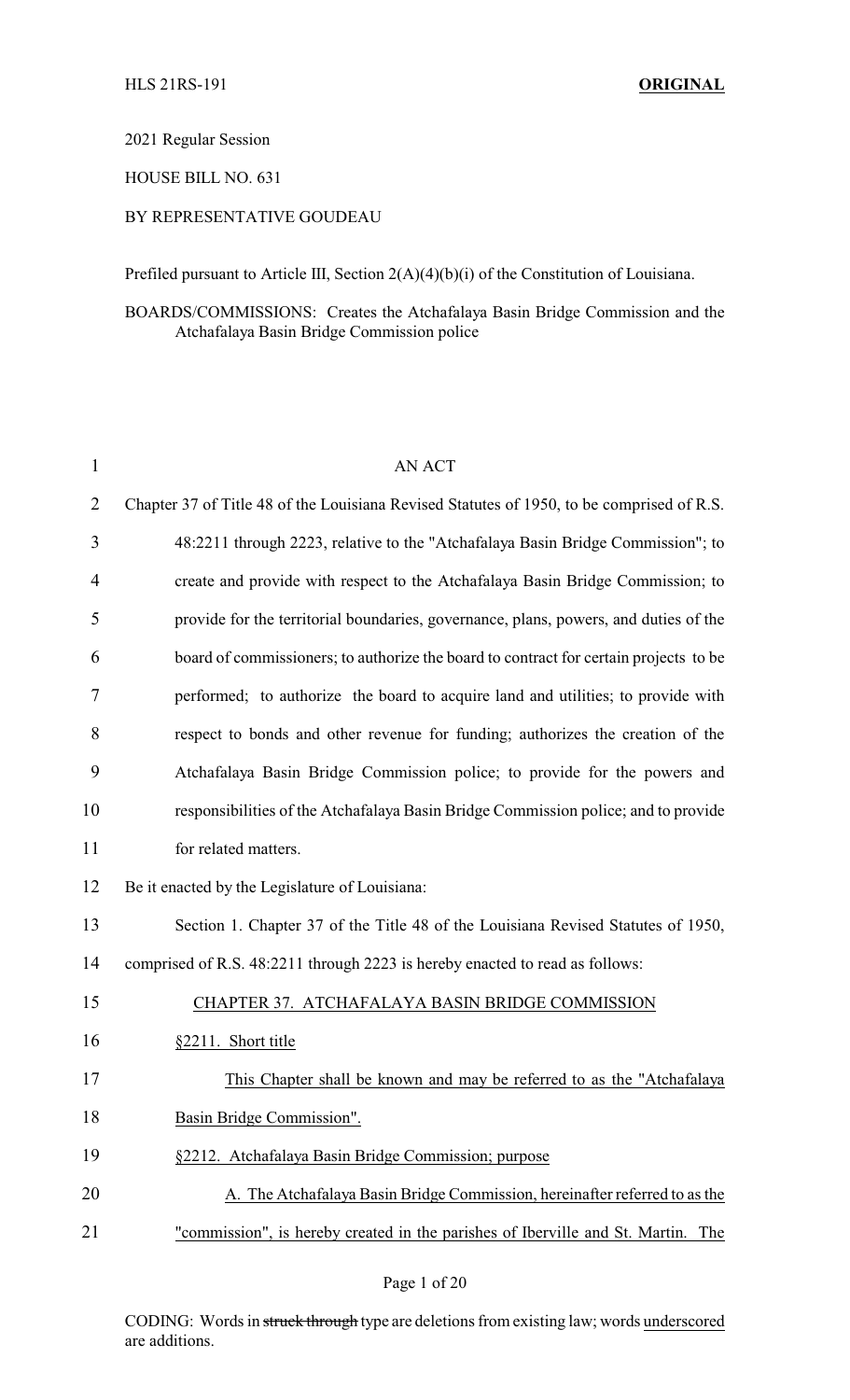| 1              | commission shall be created for the purpose of the development, construction,             |
|----------------|-------------------------------------------------------------------------------------------|
| $\overline{2}$ | improvement, expansion, regulation, and maintenance of an efficient, safe, and            |
| 3              | well-maintained limited access highway system essential to promote continued              |
| 4              | economic growth.                                                                          |
| 5              | §2213. Definitions                                                                        |
| 6              | Unless the text clearly indicates otherwise, the following words or phrases               |
| 7              | shall have the following meanings:                                                        |
| 8              | "Board" means the board of directors of the commission.                                   |
| 9              | (2) "Bonds" means any bonds, notes, renewal notes, refunding bonds, interim               |
| 10             | certificates, certificates of indebtedness, debentures, warrants, commercial paper, or    |
| 11             | other obligations or any other evidence of indebtedness or evidence of borrowed           |
| 12             | money issued or entered into by the commission to finance projects.                       |
| 13             | "Commission" means the Atchafalaya Basin Bridge Commission.<br>(3)                        |
| 14             | (4)<br>"Department"<br>the Department of Transportation<br>means<br>and                   |
| 15             | Development.                                                                              |
| 16             | "Federal government" means the United States of America and any<br>(5)                    |
| 17             | agency or instrumentality, corporate or otherwise, of the United States of America.       |
| 18             | (6) "Person" means any individual, partnership, firm, corporation, company,               |
| 19             | cooperative, association, society, trust, or any other business unit or entity, including |
| 20             | any state or federal agency.                                                              |
| 21             | "Project" means any capital project undertaken pursuant to this Chapter                   |
| 22             | including the acquisition of real property, construction, reconstruction, improvement,    |
| 23             | extension, installation, development, or landscaping.                                     |
| 24             | "Project costs" means all costs associated with and necessary to plan,<br>(8)             |
| 25             | design, acquire property rights, and to construct a project, including construction       |
| 26             | costs, and such other expenses as may be necessary or incidental to the construction,     |
| 27             | financing, and operation of the project.                                                  |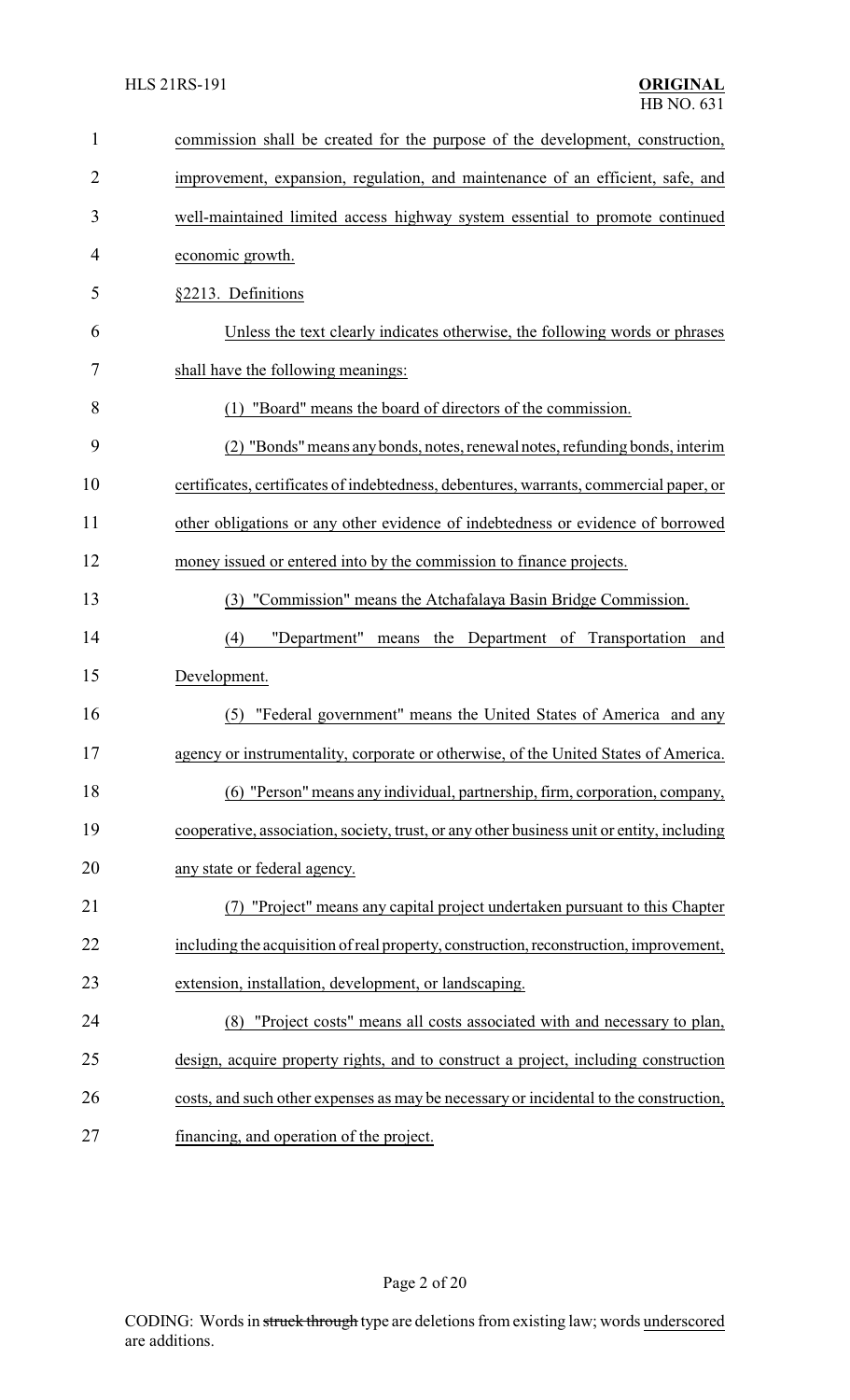| $\mathbf{1}$   | (9) "Public utility facilities" means tracks, pipes, mains, conduits, cables,          |
|----------------|----------------------------------------------------------------------------------------|
| $\overline{2}$ | wires, towers, poles, and other equipment and appliances which are either publicly     |
| 3              | or privately owned.                                                                    |
| $\overline{4}$ | "Real property" means lands, waters, rights in lands or waters,<br>(10)                |
| 5              | structures, franchises, and interests in land, including lands under water, riparian   |
| 6              | rights, property rights in airspace or subsurface, and any and all other things and    |
| 7              | rights usually included within said term, including any and all interests in such      |
| 8              | property less than full title.                                                         |
| 9              | $(11)$ "Revenue" means:                                                                |
| 10             | Any income, revenue, and receipt derived or to be derived from the<br>(a)              |
| 11             | construction and operation of projects by the commission or received by the            |
| 12             | commission from any other sources whatsoever.                                          |
| 13             | (b) Monies generated by way of contract, pledge, donation, or bequest.                 |
| 14             | (12) "Secretary" means the secretary of the Department of Transportation               |
| 15             | and Development.                                                                       |
| 16             | (13) "State" means the state of Louisiana or any agency or instrumentality             |
| 17             | thereof.                                                                               |
| 18             | §2214. Atchafalaya Basin Bridge Commission; creation; board of directors;              |
| 19             | meetings; quorum                                                                       |
| 20             | A. The Atchafalaya Basin Bridge Commission, hereinafter referred to as the             |
| 21             | "commission", is hereby created possessing full corporate powers to promote, plan,     |
| 22             | finance, develop, construct, control, regulate, operate, and maintain a transportation |
| 23             | and utility corridor for the growth of residential, commercial, and industrial         |
| 24             | developments serving the urban and rural areas of Iberville and St. Martin parishes    |
| 25             | within its jurisdiction.                                                               |
| 26             | B. The domicile of the commission shall be St. Martin Parish.                          |
| 27             | C.(1) The board shall be composed of three directors who shall be the                  |
| 28             | governing body of the commission, with full power to promulgate rules and              |
| 29             | regulations for the maintenance and operation of the commission as follows:            |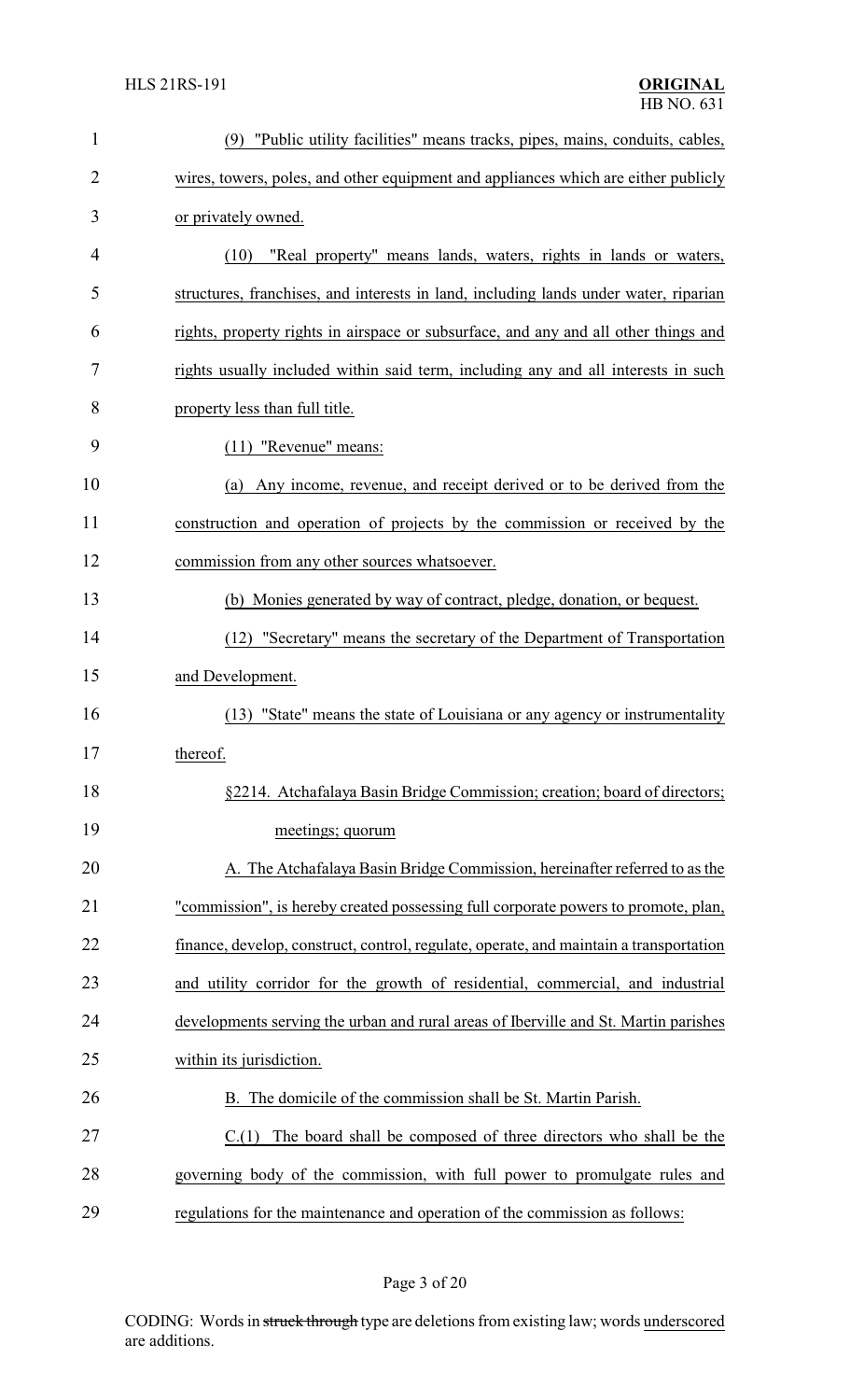| $\mathbf{1}$   | (a) One member appointed by the president of St. Martin Parish.                        |
|----------------|----------------------------------------------------------------------------------------|
| $\overline{2}$ | (b) One member appointed by the president of Iberville Parish.                         |
| 3              | (c) One member appointed by the governor.                                              |
| 4              | The directors shall elect the chairman and vice chairman from its<br>(2)               |
| 5              | membership and shall elect any other officers they deem necessary.                     |
| 6              | D. The directors shall take and subscribe to the oath of office required of            |
| 7              | public officials. Appointed directors shall serve until their successors are appointed |
| 8              | and sworn into office. Directors may be removed from office for cause by a district    |
| 9              | court having jurisdiction.                                                             |
| 10             | E. A majority of the directors shall constitute a quorum for the transaction           |
| 11             | of official business.<br>All official actions of the commission shall require an       |
| 12             | affirmative vote of the directors present and voting at any meeting.                   |
| 13             | Directors of the commission shall not receive any salary for the<br>F.                 |
| 14             | performance of their duties as directors. Appointed directors may be reimbursed for    |
| 15             | mileage expenses incurred for attendance at meetings of the commission, subject to     |
| 16             | the availability of funds. The mileage allowance shall be fixed by the commission      |
| 17             | in an amount not to exceed the mileage allowance authorized under state travel         |
| 18             | regulations at rates and standards as promulgated by the division of administration.   |
| 19             | The commission shall meet at least quarterly and may meet more<br>G.                   |
| 20             | frequently upon call of the chairman.                                                  |
| 21             | The boundary and jurisdiction of the commission shall be coextensive<br>Н.             |
| 22             | with the boundaries of Iberville and St. Martin parishes.                              |
| 23             | I. The commission created pursuant to this Chapter and all directors thereof           |
| 24             | shall be subject to the provisions of R.S. 42:1101 et seq.                             |
| 25             | The commission may perform, procure from the Department of<br>J.                       |
| 26             | Transportation and Development with the consent of its secretary, or procure from      |
| 27             | outside service providers any service or portion of services necessary to fulfill the  |
| 28             | duties and obligations of the commission.                                              |
| 29             | §2215. Public records; public meetings; right of public agencies to records            |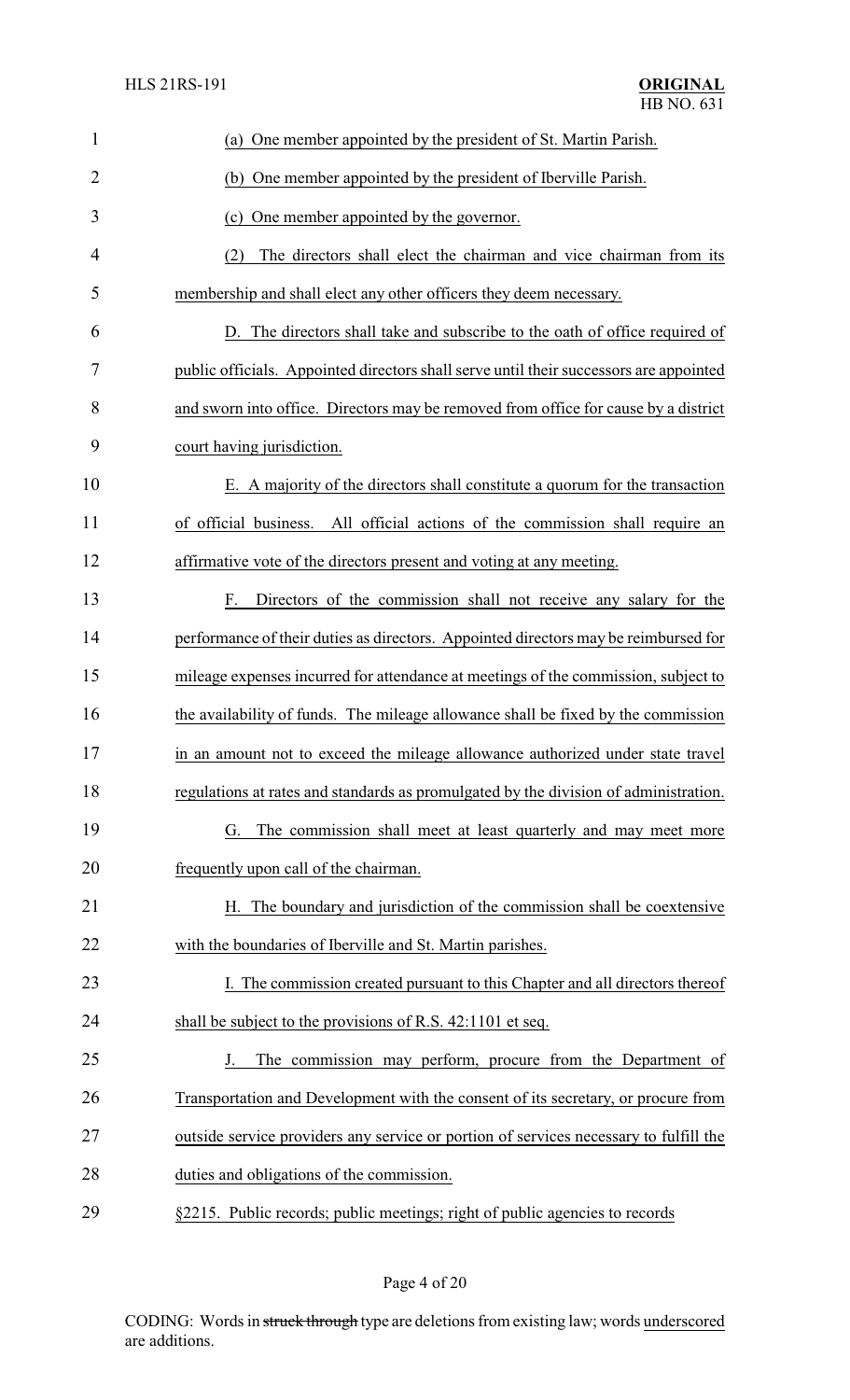| $\mathbf{1}$   | The board created by this Chapter shall be subject to and fully comply with            |
|----------------|----------------------------------------------------------------------------------------|
| $\overline{2}$ | the public records law, R.S. 44:1 et seq., and the open meetings law, R.S. 42:11 et    |
| 3              | seq., of the state. The proceedings and documents of the board shall be public         |
| 4              | records. All reports, maps, or other technical documents produced in whole or in       |
| 5              | part by the board may be utilized by the board or any other public agency in any       |
| 6              | manner that it deems necessary and advisable in the conduct of its duties.             |
| 7              | §2216. Feasibility; advice                                                             |
| 8              | A. The commission may construct projects under the terms and conditions                |
| 9              | provided for in this Chapter. The commission shall conduct an economic feasibility     |
| 10             | study prior to initiation of any project to substantiate project need and feasibility. |
| 11             | B. The St. Martin Parish Planning and Zoning Department, and all its                   |
| 12             | subcommittees, shall serve in an advisory capacity to the commission, relative to any  |
| 13             | project or projects contemplated by or to be undertaken by the commission.             |
| 14             | §2217. Jurisdiction; powers of commission                                              |
| 15             | The commission may exercise powers necessary, appurtenant, convenient,                 |
| 16             | or incidental to the carrying out of its purposes, including but not limited to the    |
| 17             | following rights and powers:                                                           |
| 18             | (1) To adopt rules and regulations necessary to carry out the purposes of the          |
| 19             | commission, for the governance of its affairs, and for the conduct of its business.    |
| 20             | To adopt, use, and alter at will an official seal.<br>(2).                             |
| 21             | (3) To plan, construct, reconstruct, maintain, improve, operate, own, or lease         |
| 22             | projects within its jurisdiction in the manner determined by the commission and to     |
| 23             | pay any project costs in connection therewith.                                         |
| 24             | (4) To sue and be sued in its own name.                                                |
| 25             | To impose, revise, fees, and charges in connection with its projects<br>(5)            |
| 26             | sufficient to pay all project costs, maintenance, operation, debt service, and reserve |
| 27             | or replacement costs, and other necessary or usual charges.                            |
| 28             | (6) To regulate speed limits on the bridge with state speed limits.                    |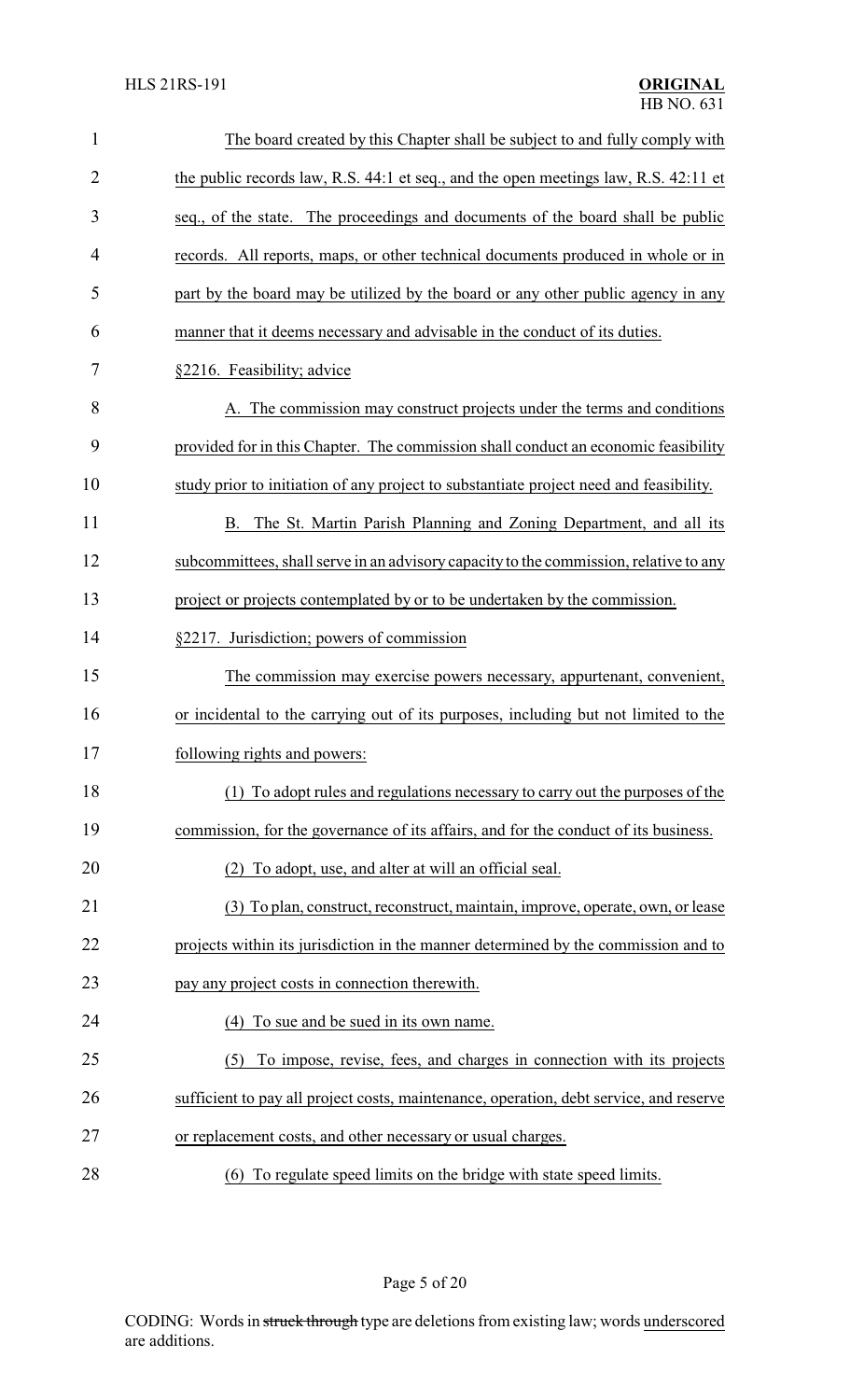| $\mathbf{1}$   | To contract with any person, partnership, association, or corporation<br>(7)              |
|----------------|-------------------------------------------------------------------------------------------|
| $\overline{2}$ | desiring the use of any part of a project, including the right-of-way adjoining the       |
| 3              | paved portion, for placing thereon any of the following: a telephone, fiber optic,        |
| 4              | telegraph, electric light, or power lines, gas stations, garages, and restaurants, or for |
| 5              | any other purpose, and to fix the terms, conditions, rents, and rates of charges limited  |
| 6              | to no more than the direct and actual cost of the commission in administering the         |
| 7              | permitting process.                                                                       |
| 8              | To acquire, hold, and dispose of real and personal property in the<br>(8)                 |
| 9              | exercise of its powers and the performance of its duties under this Chapter in            |
| 10             | accordance with law.                                                                      |
| 11             | (9) To acquire public or private lands including rights or easements in the               |
| 12             | name of the commission by purchase, donation, exchange, foreclosure, lease, or            |
| 13             | otherwise, including exercising the power of eminent domain in accordance with Part       |
| 14             | XVIII of Chapter 1 of Title 48, as it may deem necessary for carrying out the             |
| 15             | provisions of this Chapter.                                                               |
| 16             | (10) To hold, sell, assign, lease, or otherwise dispose of any real or personal           |
| 17             | property or any interest therein; to release or relinquish any right, title, claim, lien, |
| 18             | interest, easement, or demand however acquired, including any equity or right of          |
| 19             | redemption in property foreclosed by it; to take assignments of leases and rentals; to    |
| 20             | proceed with foreclosure actions; or to take any other actions necessary or incidental    |
| 21             | to the performance of its corporate purposes.                                             |
| 22             | To establish control of access, designate the location, and establish,<br>(11)            |
| 23             | limit, and control points of ingress and egress for each project as may be necessary      |
| 24             | or desirable in the judgment of the commission to ensure its proper operation and         |
| 25             | maintenance, and to prohibit entrance to such project from any point or points not        |
| 26             | so designated, subject to the prior written concurrence of the department when the        |
| 27             | state highway system is affected.                                                         |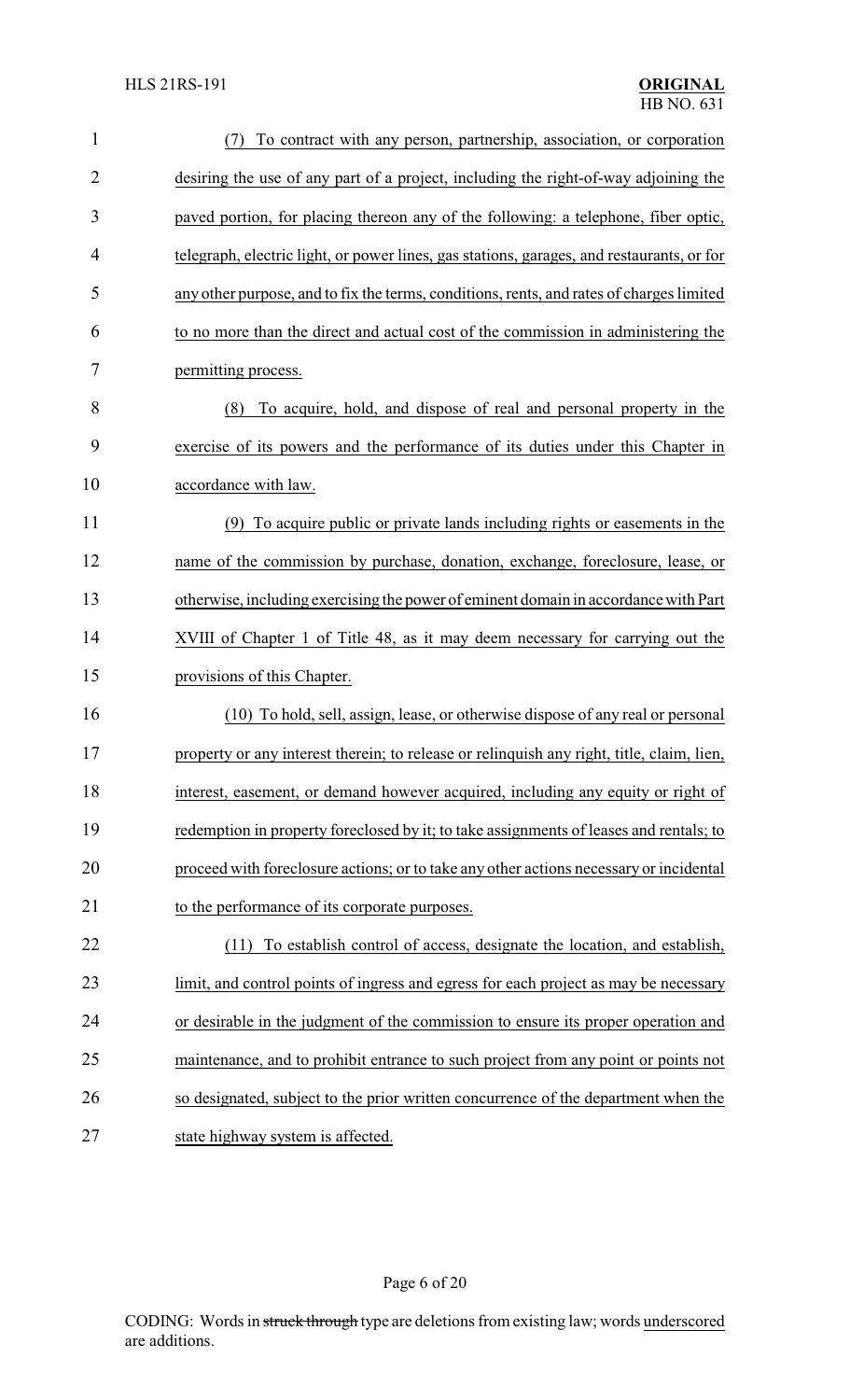| $\mathbf{1}$   | (12) To relocate parish, municipal, or other public roads affected or severed            |
|----------------|------------------------------------------------------------------------------------------|
| $\overline{2}$ | by commission projects with equal or better facilities at the expense of the             |
| 3              | commission.                                                                              |
| 4              | (13) To enter, or authorize its agents to enter, upon any lands, waters, or              |
| 5              | premises within the geographic boundaries of the commission for the purpose of           |
| 6              | making surveys, soundings, drillings, or examinations as it may deem necessary or        |
| 7              | appropriate for the purposes of this Chapter provided the commission reimburses any      |
| 8              | actual damages resulting to such lands, waters, or premises as a result of such          |
| 9              | activities; such entry shall not be deemed a trespass or unlawful.                       |
| 10             | (14) To procure insurance in such amount or amounts appropriate to the size              |
| 11             | of the project, as determined by the commission, insuring the commission against all     |
| 12             | losses, risk, and liability arising out of the construction, operation, maintenance, and |
| 13             | ownership of any project.                                                                |
| 14             | To apply for, receive, and accept grants, loans, advances, and<br>(15)                   |
| 15             | contributions from any source of money, property, labor, or other things of value, to    |
| 16             | be held, used, and applied for its corporate purposes.                                   |
| 17             | (16) To open accounts at financial institutions necessary for the conduct of             |
| 18             | its business and to invest any funds held in reserves or sinking funds, or any funds     |
| 19             | not required for immediate disbursement in such investments as may be provided in        |
| 20             | any financing document relating to the use of such funds, or, if not so provided, as     |
| 21             | the commission may determine, subject to compliance with state laws relative to          |
| 22             | investments by political subdivisions.                                                   |
| 23             | (17) To borrow money and issue bonds for any commission purpose.                         |
| 24             | (18) To enter contracts and agreements and execute all instruments necessary             |
| 25             | or convenient thereto for accomplishing the purposes of the commission.                  |
| 26             | To enter into agreements with a public or private entity to construct,<br>(19)           |
| 27             | maintain, repair, or operate commission projects.                                        |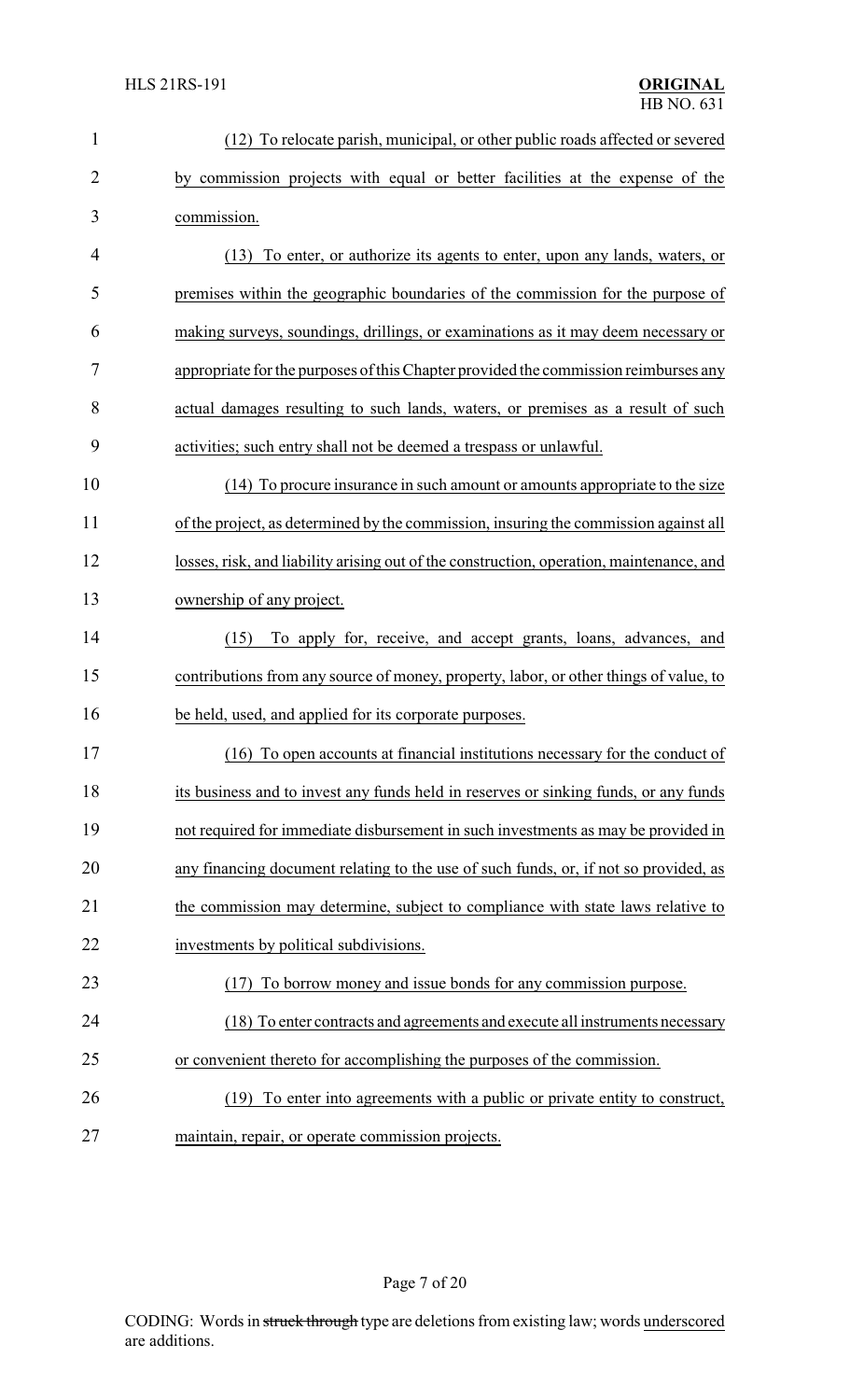| $\mathbf{1}$   | To authorize the investment of public and private money to finance<br>(20)                   |
|----------------|----------------------------------------------------------------------------------------------|
| $\overline{2}$ | commission projects, subject to compliance with state law relative to use of public          |
| 3              | funds.                                                                                       |
| 4              | (21) To employ consultants, engineers, attorneys, accountants, construction                  |
| 5              | and financial experts, superintendents, managers, and such other employees and               |
| 6              | agents necessary for the accomplishment of commission purposes and to fix their              |
| 7              | compensation.                                                                                |
| 8              | (22) To do all acts and perform things necessary or convenient to execute the                |
| 9              | powers granted to the commission by law.                                                     |
| 10             | §2218. Acquisition of lands and property                                                     |
| 11             | A. For the purposes of this Chapter, the commission may acquire private or                   |
| 12             | public property and property rights by donation, purchase, exchange, or eminent              |
| 13             | domain proceedings, as the commission may deem necessary for any commission                  |
| 14             | purpose in the transportation corridor designated by the commission.                         |
| 15             | B. In the acquisition of land and property rights, the commission may                        |
| 16             | acquire an entire lot, block, or tract of land, if, by so doing, the acquisition cost to the |
| 17             | commission will be equal to or less than the cost of acquiring only that portion of the      |
| 18             | property necessary for the project. This Subsection is a specific recognition that this      |
| 19             | means of limiting the rising costs of such property acquisition is a public purpose          |
| 20             | and that, without this limitation, the viability of many public projects will be             |
| 21             | threatened.                                                                                  |
| 22             | C. The commission may sell, lease, or otherwise dispose of all or any portion                |
| 23             | of a project, provided that the sale, lease, or other disposition of a state-designated      |
| 24             | project shall require department approval. Notwithstanding any law to the contrary,          |
| 25             | any surplus property may be sold in accordance with procedures adopted by the                |
| 26             | commission that maximize the price received for such property provided that,                 |
| 27             | notwithstanding any other provision of law to the contrary, whenever any surplus             |
| 28             | property is acquired by the commission by eminent domain proceedings, the                    |
| 29             | commission first shall offer to sell whatever rights it acquired back to the prior           |

# Page 8 of 20

CODING: Words in struck through type are deletions from existing law; words underscored are additions.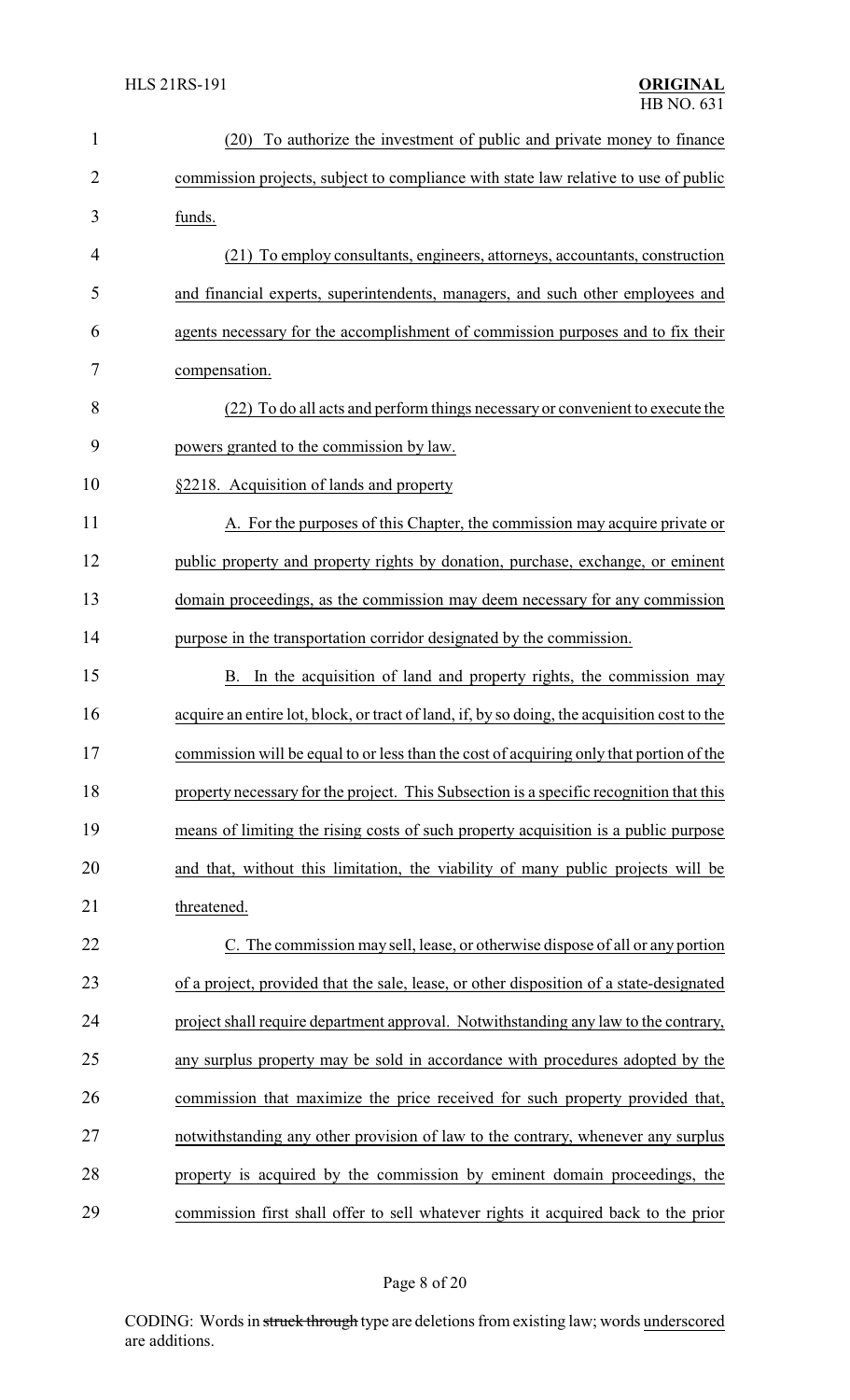| $\mathbf{1}$ | owner or his successors in title, at the fair market value or at the original price paid,   |
|--------------|---------------------------------------------------------------------------------------------|
| 2            | whichever is less.                                                                          |
| 3            | D. When the commission acquires property for a project, it is not subject to                |
| 4            | any liability imposed by preexisting conditions. This Subsection does not, however,         |
| 5            | affect the rights or liabilities of any past or future owners of the acquired property,     |
| 6            | nor does it affect the liability of any governmental entity for the results of its actions  |
| 7            | which create or exacerbate a pollution source. The commission and the Department            |
| 8            | of Environmental Quality may enter into agreements for the performance, funding,            |
| 9            | and reimbursement of the investigative and remedial acts necessary for property             |
| 10           | acquired by the commission.                                                                 |
| 11           | §2219. Public utilities                                                                     |
| 12           | A.(1) The commission shall have the power to make reasonable regulations,                   |
| 13           | not inconsistent with rules and regulations promulgated by the federal government           |
| 14           | and the department for the installation, construction, maintenance, repair, renewal,        |
| 15           | relocation, or removal of any public utility, railroad, or pipeline, in, on, along, over,   |
| 16           | or under a project.                                                                         |
| 17           | (2) Whenever the commission determines that it is necessary to relocate,                    |
| 18           | remove, or carry along or across a commission project by grade separation, any              |
| 19           | public utility facilities presently located in, on, along, over, or under a commission      |
| 20           | project, the owner or operator of such facilities shall relocate or remove the same in      |
| 21           | accordance with the order of the commission; however, the cost and expense of such          |
| 22           | relocation, removal, or grade separation, including the cost of installing such             |
| 23           | facilities in a new location, including the cost of any land, or any rights or interest     |
| 24           | in lands, and any other rights acquired to accomplish such relocation or removal,           |
| 25           | shall be paid as project costs by the commission.                                           |
| 26           | (3) In case of relocation or removal, the owners or operators of public utility             |
| 27           | facilities, their successors or assigns, may use and operate said public utility facilities |
| 28           | in the new location upon the same terms and conditions enjoyed prior to relocation          |
| 29           | or removal.                                                                                 |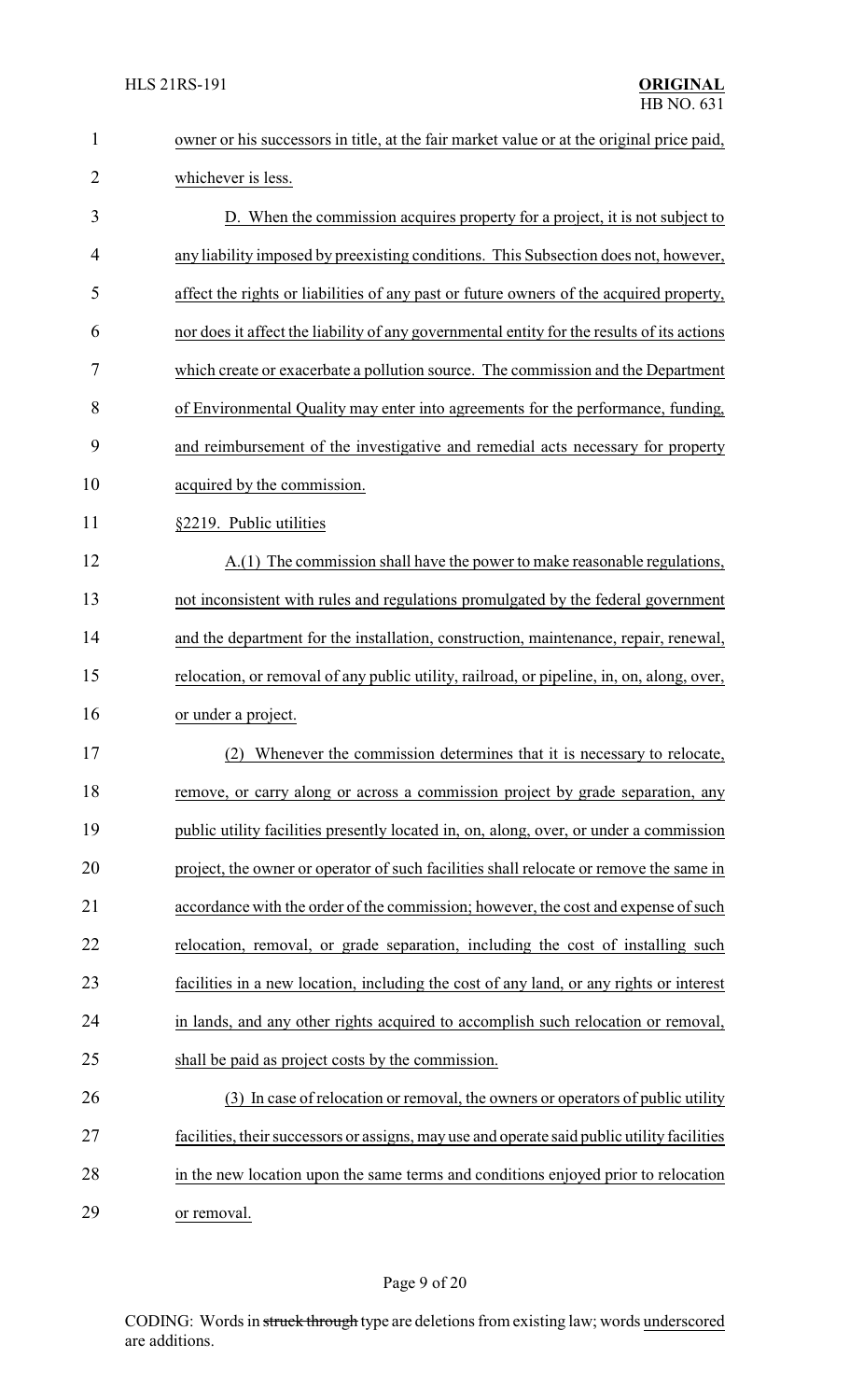| $\mathbf{1}$   | Any utility which requests and is permitted to occupy a commission<br>В.                |
|----------------|-----------------------------------------------------------------------------------------|
| $\overline{2}$ | right-of-way shall be responsible for any cost of relocation, removal, or grade         |
| 3              | separation and all expenses related thereto.                                            |
| 4              | §2220. Contracts; construction; project development; law enforcement                    |
| 5              | A. Contracts of the commission for the construction, improvement, or                    |
| 6              | maintenance of any commission project shall be made and awarded pursuant to             |
| 7              | applicable provisions of state law.                                                     |
| 8              | B. In addition to the establishment of its own police department, the                   |
| 9              | commission may contract with either the state police, a law enforcement district, or    |
| 10             | municipal law enforcement agency to perform law enforcement and patrol functions        |
| 11             | on any commission project.                                                              |
| 12             | §2221. Atchafalaya Basin Bridge Commission police                                       |
| 13             | A. The Atchafalaya Basin Bridge Commission may appoint, fix salaries of,                |
| 14             | and pay bridge police in accordance with Department of State Civil Service              |
| 15             | regulations. The commission may make and amend rules and regulations for the            |
| 16             | conduct, management, and control of such police.                                        |
| 17             | B.(1) Persons hired shall be at least eighteen years of age and of good                 |
| 18             | character. All persons appointed as police officers pursuant to this Section shall      |
| 19             | complete and graduate from a training program as approved and accredited as             |
| 20             | provided in R.S. 40:2401 et seq. Each police officer so appointed shall furnish bond    |
| 21             | in accordance with law in a sum to be fixed by the commission. Such bond shall be       |
| 22             | conditioned on the faithful performance of the police officer's duties, and any person  |
| 23             | injured or damaged by such police officer may sue upon said bond.                       |
| 24             | Atchafalaya Basin Bridge Commission police shall have, under the<br>(2)                 |
| 25             | direction and control of the commission, the same powers to make arrests and the        |
| 26             | power to execute and return all warrants and processes as sheriffs of the parishes of   |
| 27             | Iberville and St. Martin. Such police officers, under the same direction and control    |
| 28             | of the commission, shall have all other powers of sheriffs of the parishes of Iberville |
| 29             | and St. Martin, as peace officers, in all places and on all premises under the          |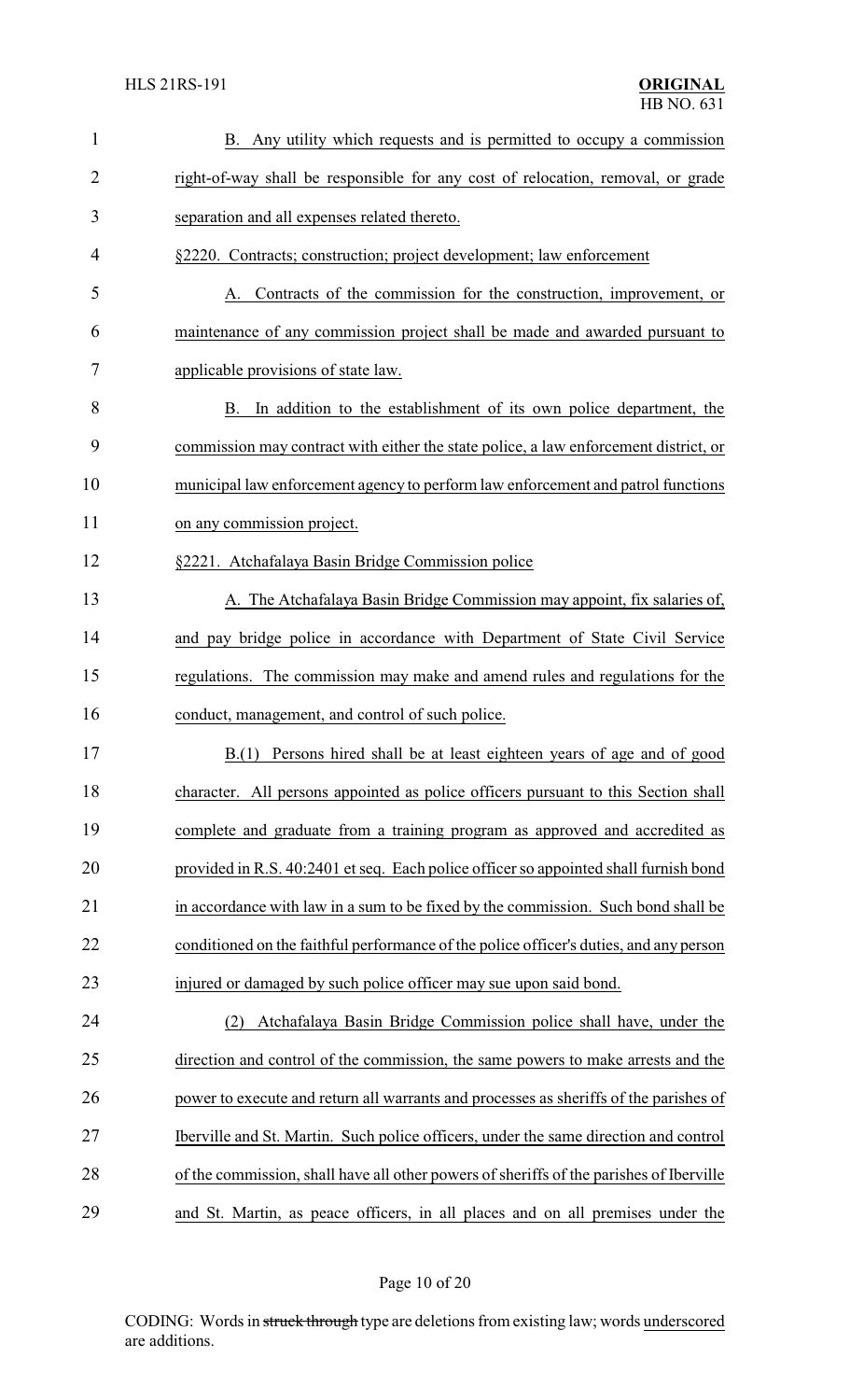| $\mathbf{1}$   | jurisdiction and control of the Atchafalaya Bridge, and the public ways contiguous       |
|----------------|------------------------------------------------------------------------------------------|
| $\overline{2}$ | thereto.                                                                                 |
| 3              | (3) In an emergency situation, at the request of a sheriff, chief of police,             |
| 4              | officer, chief executive officer of Iberville and St. Martin municipalities, or the      |
| 5              | governing authority of any of Iberville and St. Martin parishes, the Atchafalaya         |
| 6              | Basin Bridge Commission police shall have the above-conferred powers throughout          |
| 7              | the geographic limits of such parish or city until such time as the requesting authority |
| 8              | has certified that the emergency is over.                                                |
| 9              | (4) The Atchafalaya Basin Bridge Commission shall be liable, in accordance               |
| 10             | with law, for all actions of its police officers performing duties pursuant to this      |
| 11             | Section.                                                                                 |
| 12             | (5) Any person appointed as a police officer pursuant to this Section shall              |
| 13             | receive state supplemental pay.                                                          |
| 14             | C. Any persons arrested by police officers appointed pursuant to this Section            |
| 15             | and the return of all warrants or processes served by said officers shall be             |
| 16             | surrendered or delivered to the appropriate custodial authorities of the parish of       |
| 17             | Iberville or the parish of St. Martin. However, nothing in this Section shall deprive    |
| 18             | any sheriff or deputy sheriff in the parishes of Iberville or St. Martin from making     |
| 19             | arrests or serving warrants or processes in any such place or on any such premises.      |
| 20             | $§2222$ . Bonds                                                                          |
| 21             | A. Without reference to any provision of the Constitution of Louisiana and               |
| 22             | the laws of Louisiana, and as a grant of power in addition to any other general or       |
| 23             | special law, the commission created pursuant to this Chapter may issue bonds for any     |
| 24             | commission purpose and pledge revenues for the payment of the principal and              |
| 25             | interest of such bonds. The commission is further authorized, in its discretion, to      |
| 26             | pledge all or any part of any gift, grant, donation, or other sum of money, aid, or      |
| 27             | assistance from the United States, the state, or any political subdivision thereof,      |
| 28             | unless otherwise restricted by the terms thereof, all or any part of the proceeds of     |
| 29             | bonds, credit agreements, instruments, or any other money of the commission, from        |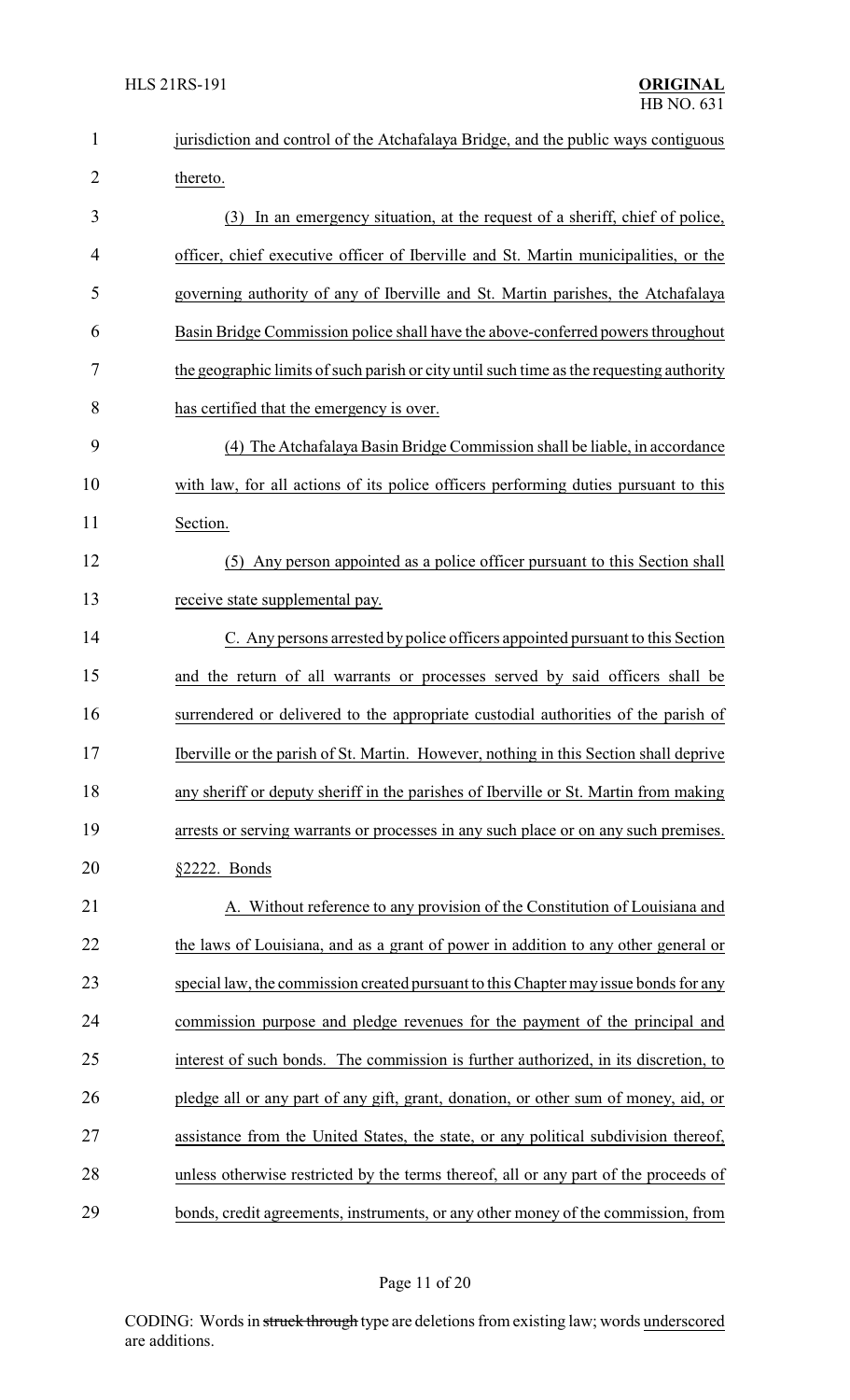| $\mathbf{1}$   | whatever source derived, for the further securing of the payment of the principal and        |
|----------------|----------------------------------------------------------------------------------------------|
| $\overline{2}$ | interest of the bonds. Any such bonds shall be payable solely from revenues and              |
| 3              | bond proceeds, pending their disbursement, and investment income thereon.                    |
| $\overline{4}$ | B. Bonds issued pursuant to the provisions of this Chapter shall not be                      |
| 5              | deemed to constitute a pledge of the full faith and credit of the state or of any            |
| 6              | governmental unit thereof. All such bonds shall contain a statement on their face            |
| 7              | substantially to the effect that neither the full faith and credit of the state nor the full |
| 8              | faith and credit of any public entity of the state are pledged to the payment of the         |
| 9              | principal of or the interest on such bonds. Bonds issued pursuant to the provisions          |
| 10             | of this Chapter shall not directly, indirectly, or contingently obligate the state or any    |
| 11             | governmental unit of the state to levy any taxes whatever therefor or to make any            |
| 12             | appropriation for their payment, other than obligations to make payments by the state        |
| 13             | or any public entity to the commission arising out of contracts authorized under this        |
| 14             | Chapter.                                                                                     |
| 15             | C. Bonds shall be authorized by a resolution of the commission and shall be                  |
| 16             | of such series, bear such date, mature at such time, bear interest at such rate,             |
| 17             | including but not limited to fixed, variable, or zero rates, be payable at such time, be     |
| 18             | in such denominations, be in such form, carry such registration and exchangeability          |
| 19             | privilege, be payable in such medium of payment and at such place, be subject to             |
| 20             | such terms of redemption prior to maturity at such price as determined by the                |
| 21             | commission, and be entitled to such priority on the revenues as such resolution may          |
| 22             | provide.                                                                                     |
| 23             | D. Bonds shall be sold by the commission at public sale by competitive bid                   |
| 24             | or negotiated private sale and at a price the commission may determine to be in the          |
| 25             | best interest of the authority.                                                              |
| 26             | The issuance of bonds shall not be subject to any limitations,<br>Е.                         |
| 27             | requirements, or conditions contained in any other law, and bonds may be issued              |
| 28             | without obtaining the consent of the state or any political subdivision, or of any           |
| 29             | agency, commission, or instrumentality thereof, except that the issuance of such             |
|                |                                                                                              |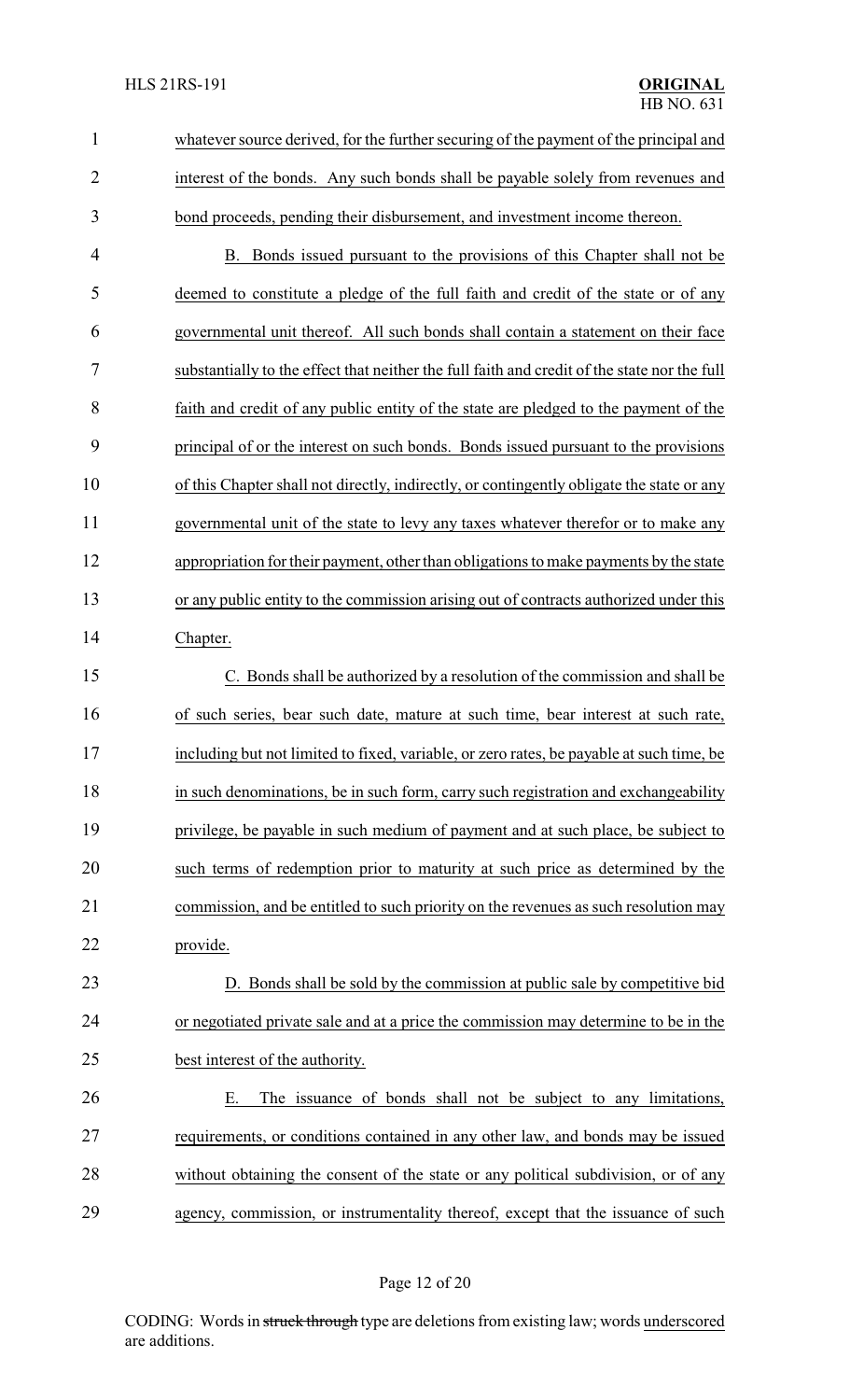| $\mathbf{1}$   | bonds shall be subject to the approval of the State Bond Commission. The bonds             |
|----------------|--------------------------------------------------------------------------------------------|
| $\overline{2}$ | shall be issued in compliance with the provisions of this Chapter.                         |
| 3              | F. For a period of thirty days after the date of publication of a notice of intent         |
| 4              | to issue bonds in the official journal of the commission authorizing the issuance of       |
| 5              | bonds hereunder, any person in interest shall have the right to contest the legality of    |
| 6              | the resolution and the legality of the bond issue for any cause, but after that time no    |
| 7              | one shall have any cause or right of action to contest the legality of the resolution or   |
| 8              | of the bonds or the security therefor for any cause whatsoever. If no suit, action, or     |
| 9              | proceeding is instituted contesting the validity of the resolution, the bonds or the       |
| 10             | security therefor within the thirty days herein prescribed, the authority to issue bonds   |
| 11             | and provide for the payment thereof, the legality thereof and of all of the provisions     |
| 12             | of the resolution or other proceedings authorizing the issuance of the bonds shall be      |
| 13             | conclusively presumed, and no court shall have authority to inquire into such              |
| 14             | matters. Any notice of intent so published shall set forth in reasonable detail the        |
| 15             | purpose of the bonds, the security therefor, and the parameters of amount, duration,       |
| 16             | and interest rates. The commission may designate any paper of general circulation          |
| 17             | in its geographical jurisdiction to publish the notice of intent or may utilize electronic |
| 18             | media available to the general public. Any suit to determine the validity of bonds         |
| 19             | issued by the commission shall be brought only in accordance with the provisions           |
| 20             | of R.S. 13:5121 et seq.                                                                    |
| 21             | G. All bonds issued pursuant to this Chapter shall have all the qualities of               |
| 22             | negotiable instruments under the commercial laws of the state.                             |
| 23             | H. Any pledge of revenues or other monies made by the commission shall                     |
| 24             | be valid and binding from the time when the pledge is made. The revenues or                |
| 25             | monies so pledged and thereafter received by the commission shall immediately be           |
| 26             | subject to the lien of such pledge without any physical delivery thereof or further act,   |
| 27             | and the lien of any pledge shall be valid and binding as against all parties having        |
| 28             | claims of any kind in tort, contract, or otherwise against the commission irrespective     |
| 29             | of whether such parties have notice thereof.                                               |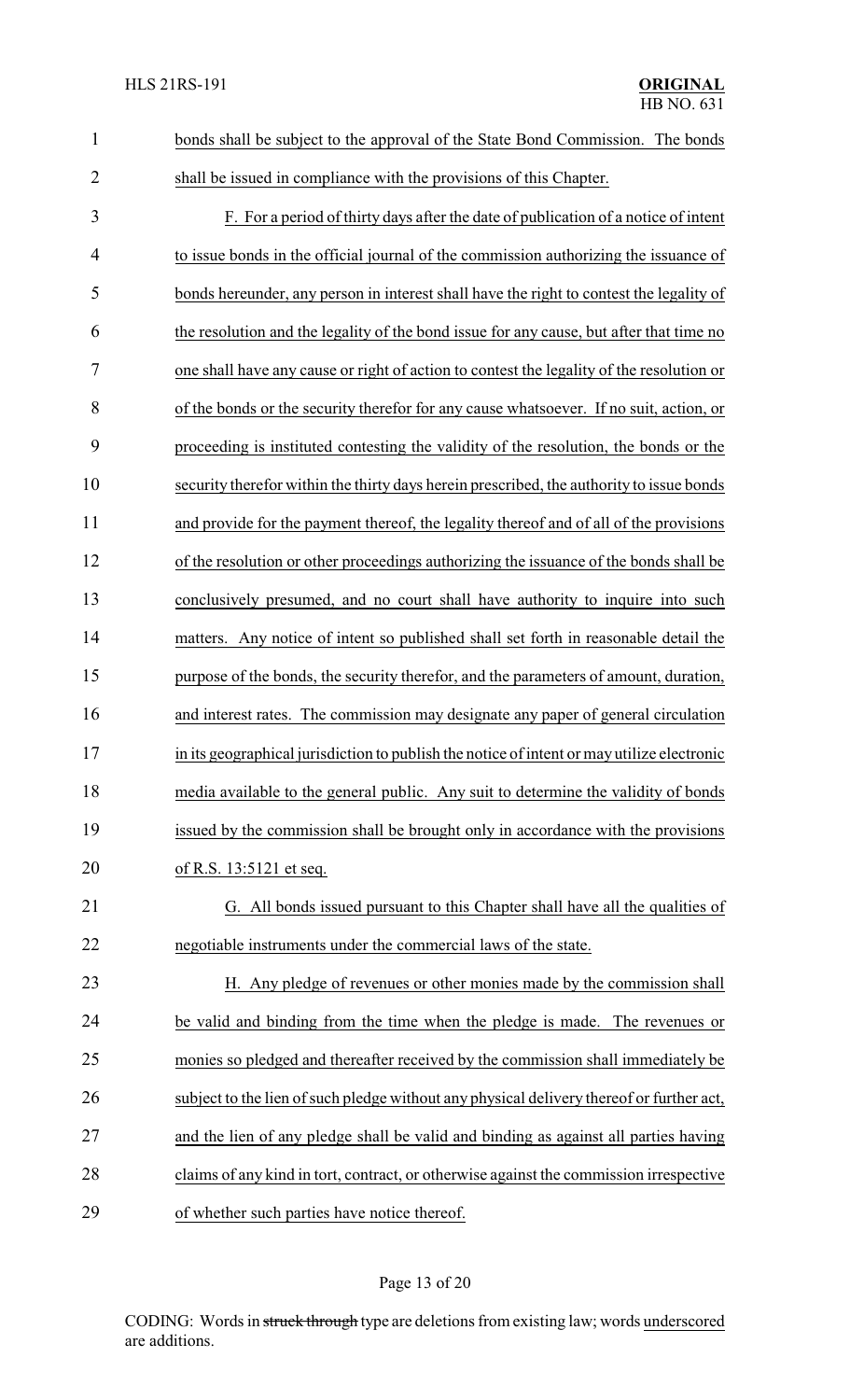| $\mathbf{1}$   | I. Neither the members of the commission nor any person executing the                    |
|----------------|------------------------------------------------------------------------------------------|
| $\overline{2}$ | bonds shall be liable personally for the bonds or be subject to any personal liability   |
| 3              | or accountability by reason of the issuance thereof.                                     |
| $\overline{4}$ | J. Bonds of the commission, their transfer, and the income therefrom shall               |
| 5              | at all times be exempt from all taxation by the state or any political subdivision       |
| 6              | thereof and may or may not be exempt for federal income tax purposes. The bonds          |
| 7              | issued pursuant to this Chapter shall be and are hereby declared to be legal and         |
| 8              | authorized investments for banks, savings banks, trust companies, building and loan      |
| 9              | associations, insurance companies, fiduciaries, trustees, and guardians. Such bonds      |
| 10             | shall be eligible to secure the deposit of any and all public funds of the state and any |
| 11             | and all public funds of municipalities, parishes, school districts, or other political   |
| 12             | corporations or subdivisions of the state. Such bonds shall be lawful and sufficient     |
| 13             | security for said deposits to the extent of their value. When any bonds shall have       |
| 14             | been issued pursuant to this Section, neither the legislature, the commission, nor any   |
| 15             | other commission may discontinue or decrease the revenues pledged to the payment         |
| 16             | of the bonds authorized pursuant to this Section or permit to be discontinued or         |
| 17             | decreased said revenues in anticipation of the collection of which such bonds have       |
| 18             | been issued, or in any way make any change in the allocation and dedication of the       |
| 19             | revenues which would diminish the amount of the revenues to be received by the           |
| 20             | commission, until all of such bonds have been retired as to principal and interest, and  |
| 21             | there is hereby vested in the holders from time to time of such bonds a contract right   |
| 22             | in the provisions of this Section.                                                       |
| 23             | K. The commission may provide by resolution for the issuance of refunding                |
| 24             | bonds pursuant to R.S. 39:1444 et seq.                                                   |
| 25             | L. The holders of any bonds issued pursuant to this Section shall have such              |
| 26             | rights and remedies as may be provided in the resolution or trust agreement              |
| 27             | authorizing the issuance of the bonds, including but not by way of limitation,           |
| 28             | appointment of a trustee for the bondholders and any other available civil action to     |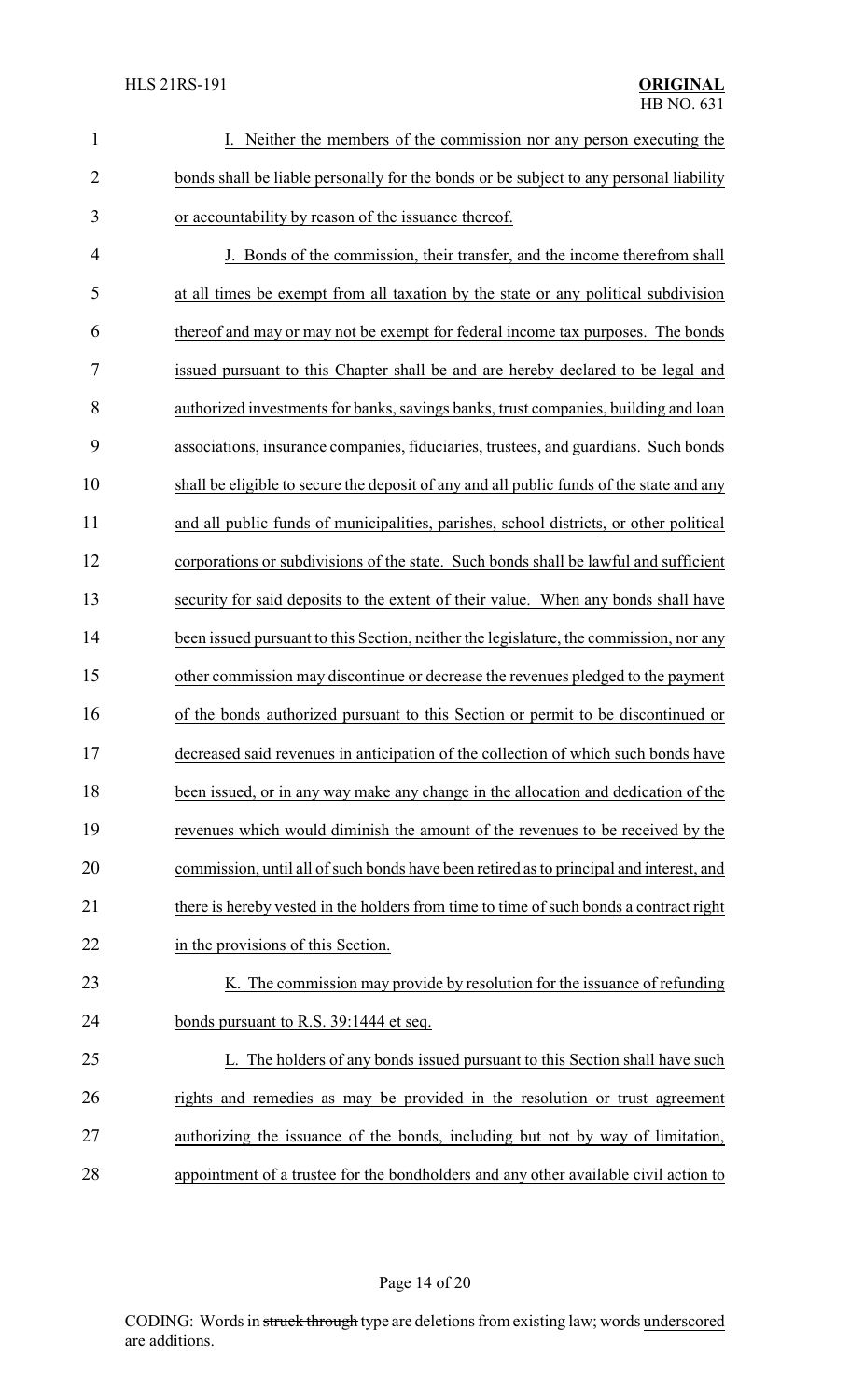| $\mathbf{1}$   | compel compliance with the terms and provisions of the bonds and the resolution or       |
|----------------|------------------------------------------------------------------------------------------|
| $\overline{2}$ | trust agreement.                                                                         |
| 3              | M. Subject to the agreements with the holders of bonds, all proceeds of                  |
| 4              | bonds and all revenues pledged under a resolution or trust agreement authorizing or      |
| 5              | securing such bonds shall be deposited and held in trust in a fund or funds separate     |
| 6              | and apart from all other funds of the commission. Subject to the resolution or trust     |
| 7              | agreement, the trustee shall hold the same for the benefit of the holders of the bonds   |
| 8              | for the application and disposition thereof solely to the respective uses and purposes   |
| 9              | provided in such resolution or trust agreement.                                          |
| 10             | N. The commission created by this Chapter is authorized to employ all                    |
| 11             | professionals it deems necessary in the issuance of its bonds.                           |
| 12             | O. The commission created by this Chapter shall be deemed to be a public                 |
| 13             | entity for purposes of Chapters 13, 13-A, 14, 14-A, 14-B, and 15-A of Title 39 of the    |
| 14             | Louisiana Revised Statutes of 1950, which statutes shall apply to bonds of the           |
| 15             | commission, provided that in the event of a conflict with the provisions of this         |
| 16             | Chapter, the provisions of this Chapter shall control.                                   |
| 17             | §2223. Conveyance of project; maintenance                                                |
| 18             | When the bonds issued for any project and the interest thereon have been                 |
| 19             | paid in full, or sufficient funds have been deposited in trust for that purpose, and the |
| 20             | project is in a condition which meets department standards for structural condition      |
| 21             | and geometric design and is in a condition of maintenance satisfactory to the            |
| 22             | department, said project and any property acquired for the project may be transferred    |
| 23             | by the commission in full ownership to the state. The department will assume             |
| 24             | jurisdiction and control of the project as a part of the state highway system, provided  |
| 25             | that the legislature authorizes an increase in mileage of the state highway system       |
| 26             | equal to the length of the commission project to be transferred. Any commission          |
| 27             | project transferred to and accepted by the department will be operated and               |
| 28             | maintained by the department as an integral part of the state highway system, and the    |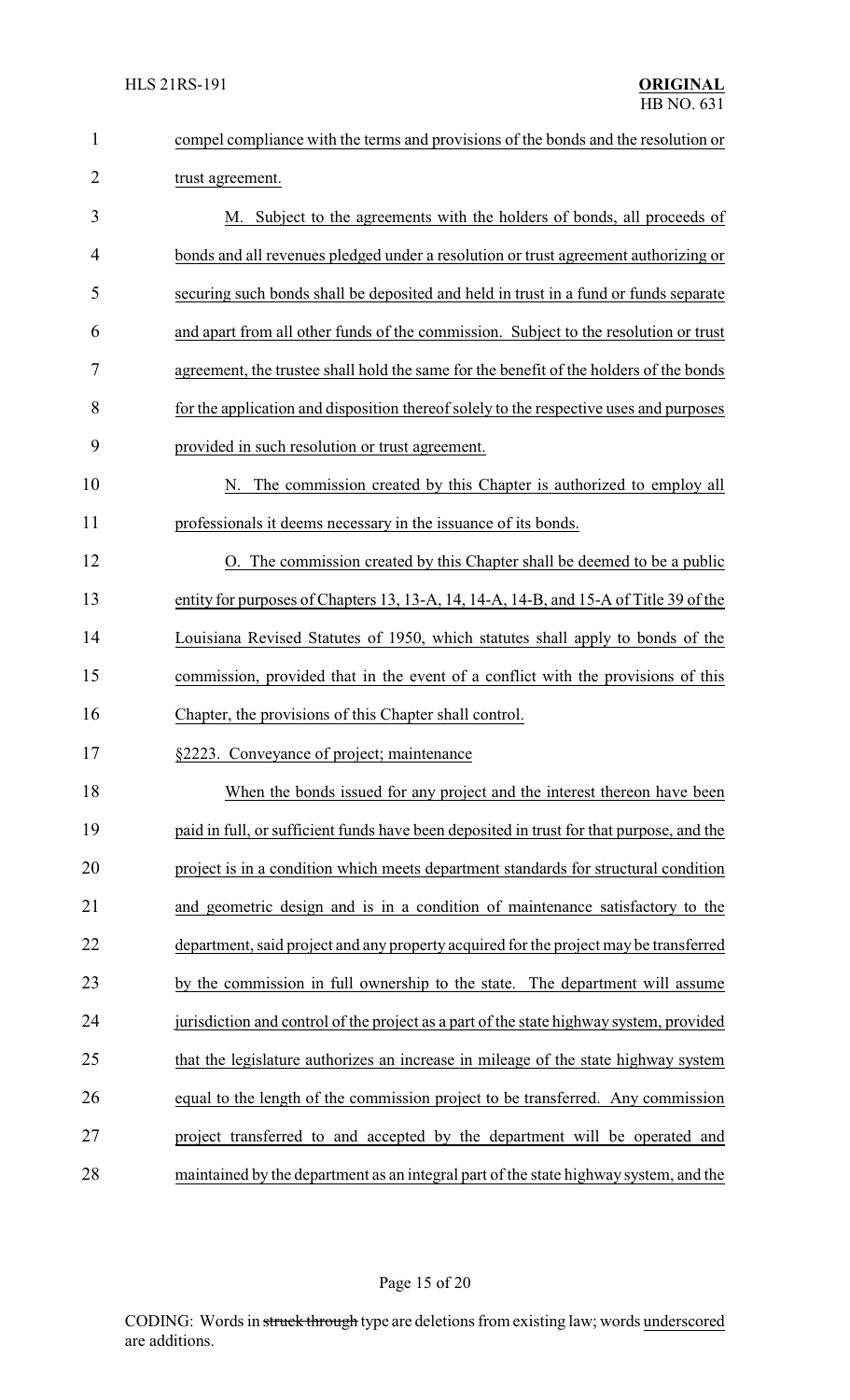1 department, in the discretion of its secretary, may continue to collect any fee for the

2 purpose of maintenance of the project.

### **DIGEST**

The digest printed below was prepared by House Legislative Services. It constitutes no part of the legislative instrument. The keyword, one-liner, abstract, and digest do not constitute part of the law or proof or indicia of legislative intent. [R.S. 1:13(B) and 24:177(E)]

HB 631 Original 2021 Regular Session Goudeau

**Abstract:** Creates the Atchafalaya Basin Bridge Commission and Atchafalaya Basin Bridge Commission Police.

Proposed law creates the Atchafalaya Basin Bridge Commission.

Proposed law vests powers in the commission to establish and construct a transportation and utility corridor for the growth of residential, commercial, and industrial developments serving the urban and rural areas of Iberville and St. Martin parishes to be constructed within its jurisdiction.

Proposed law provides for definitions.

Proposed law requires the commission be domiciled in St. Martin Parish.

Proposed law establishes a board to be composed of three directors with full power to promulgate rules and regulations for the maintenance and operation of the commission as follows:

- (1) A member appointed by the parish President for Iberville.
- (2) A member appointed by the parish President for St. Martin.
- (3) A member appointed by the governor.

Proposed law requires the directors take and subscribe to the oath of office for public officials.

Proposed law specifies that a majority of the directors constitute a quorum for the transaction of official business. Requires an affirmative vote for all official actions of the commission of the directors present and voting at any meeting. Authorizes directors be removed from office for cause by a district court having jurisdiction.

Proposed law specifies that the directors of the commission will not receive any salary for the performance of their duties as directors. Authorizes reimbursement of mileage expenses incurred for attendance at meetings of the commission for appointed directors of the commission only.

Proposed law requires mileage allowance be fixed by the commission in an amount not to exceed the mileage allowance authorized under state travel regulations at rates and standards as promulgated by the division of administration subject to the availability of funds.

Proposed law requires the boundary and jurisdiction of the commission be coextensive with the boundaries of Iberville and St. Mary parishes.

Proposed law requires the commission meet at least quarterly and authorizes the commission meet more frequently upon call of the chairman. Requires all directors be subject to existing ethics law.

#### Page 16 of 20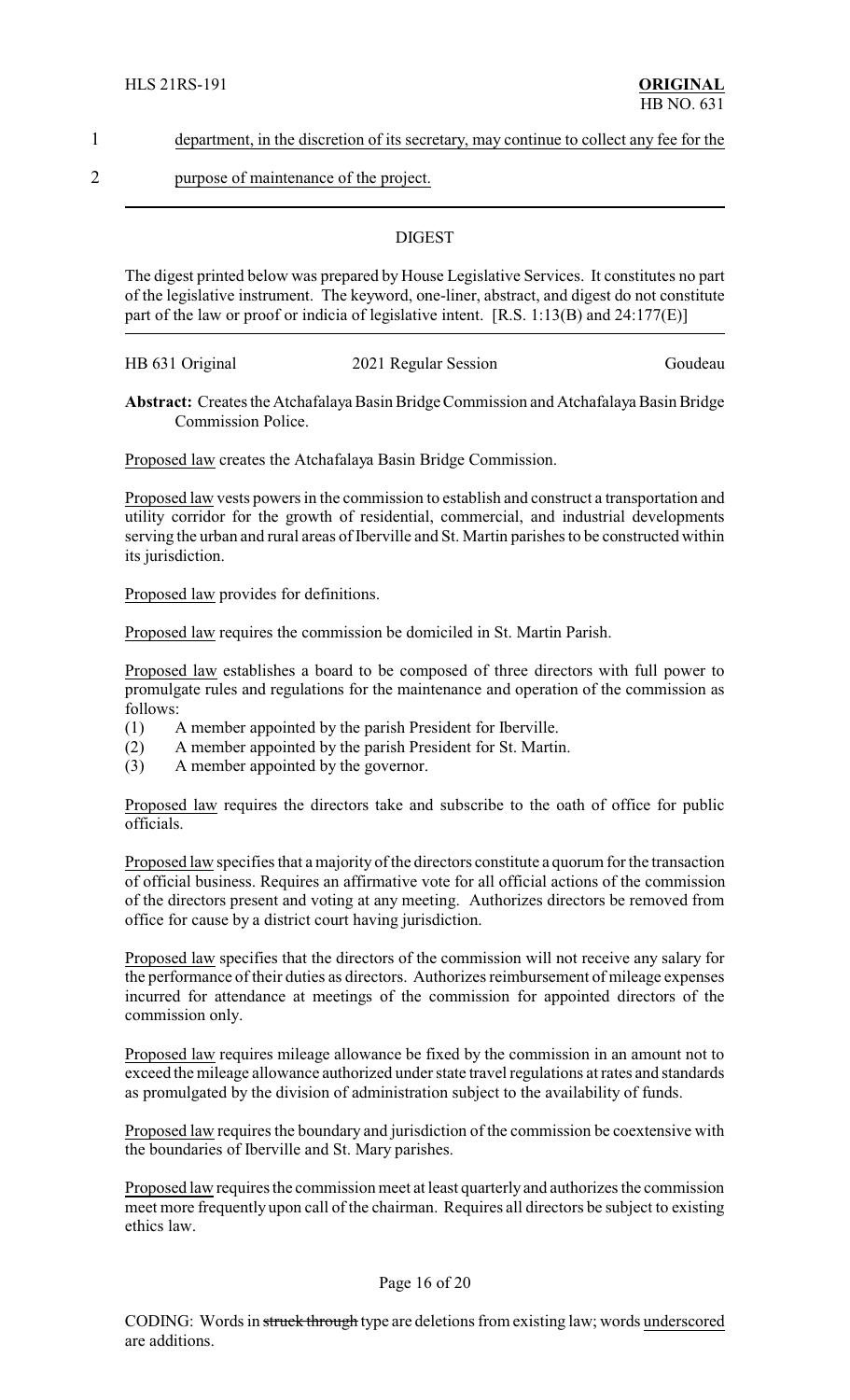Proposed law authorizes the commission to perform, procure from the Dept.of Transportation and Development (DOTD), with the consent of its secretary, or procure from outside service providers any service or portion of services necessary to fulfill the duties and obligations of the commission.

Proposed law requires the commission be subject to and comply with the Public Records Law and the Open Meetings Law. Requires all proceedings and documents of the commission be public records. Authorizes all reports, maps, or other technical documents produced in whole or in part by a commission be utilized by the department or any other public agency in any manner necessary and advisable in the conduct of its duties.

Proposed law authorizes the commission to construct projects under the terms and conditions set forth in proposed law. Requires the commission conduct an economic feasibility study prior to initiation of any project to substantiate project need and feasibility.

Proposed law requires the St. Martin Parish Planning and Zoning Department and all of its subcommittees serve in an advisory capacity to the commission relative to any project or projects contemplated by or to be undertaken by the commission.

Proposed law provides for additional rights and powers within the commission's jurisdictions as follows:

- (1) To adopt rules and regulations.
- (2) To adopt, use, and alter at will an official seal.
- (3) To plan, construct, reconstruct, maintain, improve, operate, own, or lease projects within its jurisdiction in the manner determined by the commission and to pay any project costs.
- (4) To sue and be sued in its own name.
- (5) To impose, revise, fees, and charges in connection with its projects sufficient to pay all project costs, maintenance, operation, debt service and reserve or replacement costs, and other necessary or usual charges.
- (6) To regulate speed limits on the bridge consistent with state speed limits.
- (7) To contract with any person, partnership, association, or corporation desiring the use of any part of a project, including the right-of-way adjoining the paved portion, for placing any of the following: telephone, fiber optic, telegraph, electric light, or power lines, gas stations, garages, and restaurants, or for any other purpose, and to fix the terms, conditions, rents, and rates of charges limited to the commission's direct and actual cost of administering the permitting process.
- (8) To acquire, hold, and dispose of real and personal property.
- (9) To acquire public or private lands in the name of the commission by purchase, donation, exchange, foreclosure, lease, or otherwise, including rights or easements.
- (10) To hold, sell, assign, lease, or otherwise dispose of any real or personal property; to release or relinquish any right, title, claim, lien, interest, easement, or demand however acquired, including any equity or right of redemption in property foreclosed by it; to take assignments of leases and rentals; to proceed with foreclosure actions; or to take any other actions necessary or incidental to the performance of its corporate purposes.
- (11) To establish control of access, designate the location, and establish, limit, and control limit, and control points of ingress and egress for each project as may be necessary or desirable in the judgment of the commission to ensure its proper operation and maintenance, and to prohibit entrance to such project from any point or points not so designated, subject to the prior written concurrence of the department when the state highway system is affected.
- (12) To relocate parish, municipal, or other public roads affected or severed by commission projects with equal or better facilities at the expense of the commission.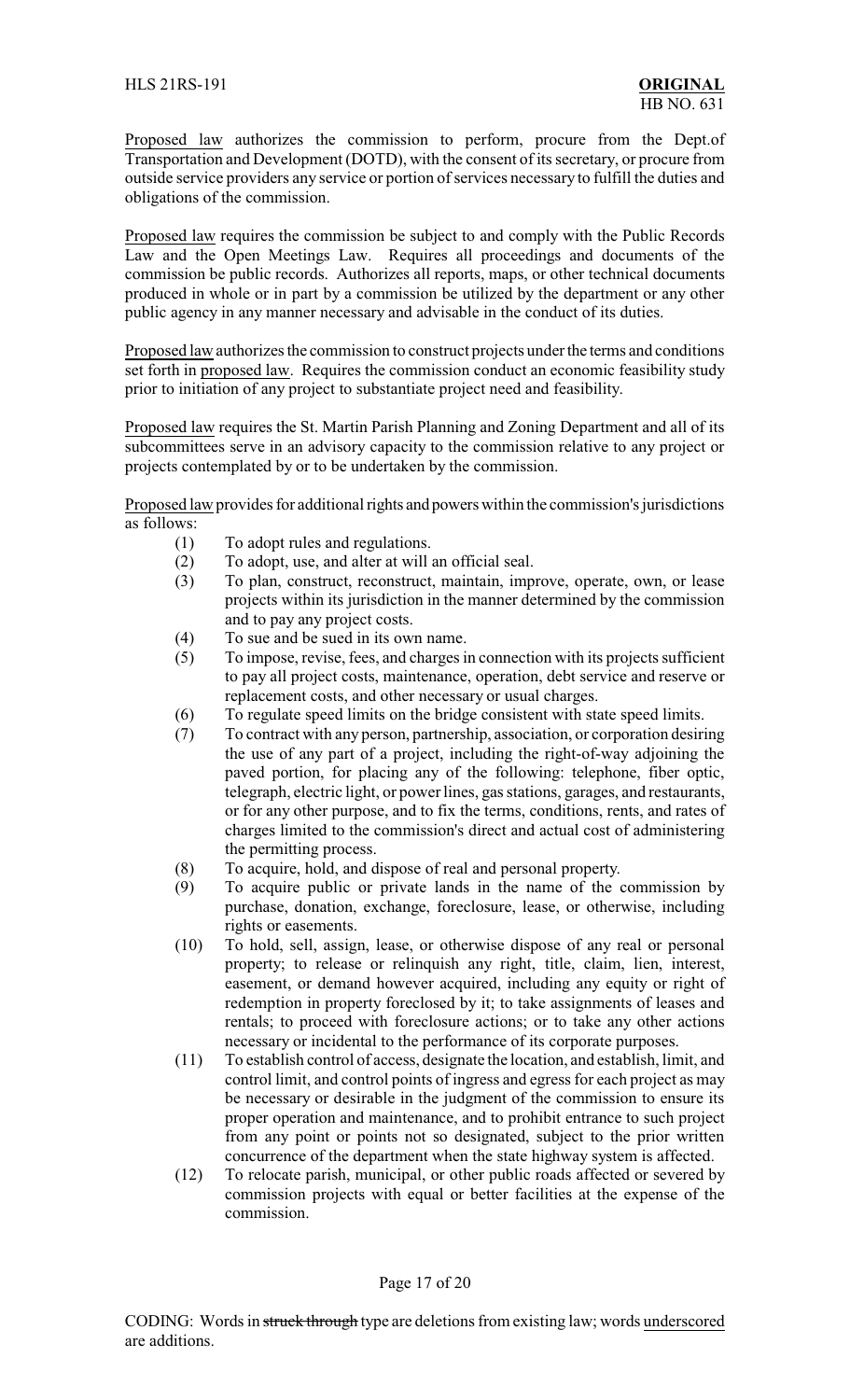- (13) To enter, or authorize its agents to enter, upon any lands, waters, and premises within the geographic boundaries of the commission for the purpose of making surveys, soundings, drillings, and examinations as it may deem necessary or appropriate provided that the commission must reimburse any actual damages resulting to such lands, waters, and premises as a result of such activities; such entry cannot be deemed a trespass or unlawful.
- (14) To procure insurance in such amount or amounts appropriate to the size of the project, as determined by the commission, insuring the commission against all losses, risk, and liability arising out of the construction, operation, maintenance, and ownership of any project.
- (15) To apply for, receive, and accept grants, loans, advances, and contributions from any source of money, property, labor, or other things of value, to be held or used.
- (16) To open accounts at financial institutions necessary for the conduct of the commission's business and to invest any funds held in reserves or sinking funds, or any funds not required for immediate disbursement in such investments as may be provided in any financing document relating to the use of such funds subject to compliance with state laws relative to investments by political subdivisions.
- (17) To borrow money and issue bonds for any commission purpose.
- (18) To enter contracts and agreements and execute all instruments necessary.
- (19) To enter into agreements with a public or private entity to construct, maintain, repair, or operate commission projects.
- (20) To authorize the investment of public and private money to finance commission projects, subject to compliance with state law relative to use of public funds.
- (21) To employ consultants, engineers, attorneys, accountants, construction and financial experts, superintendents, managers, and such other employees and agents as necessary for the accomplishment of commission purposes, and to fix their compensation.
- (22) To do all acts and perform things necessary or convenient to execute the powers granted to the commission by law.

Proposed law authorizes the creation of the Atchafalaya Basin Bridge Commission police. Requires officers be at least 18 years old, have completed the Peace Officers Standards and Training Course, and posted bond set by the commission. Grants the Atchafalaya Basin Bridge Commission police the same power to make arrests, execute and return warrants and processes, and all other powers as the sheriffs of the parishes of Jefferson and St. Martin, and in all places under the control of the Atchafalaya Basin Bridge and the public ways. Authorizes joint efforts of police departments in emergencies at the request of the parish or city police.

Proposed law requires the Atchafalaya Basin Bridge Commission be liable for all actions of its police in the performance of duty and prohibits the payment of state supplemental pay. Requires all arrested persons and all returned warrants and processes be given to the authorities in either Iberville or St. Martin Parish.

Proposed law authorizes the commission to acquire private or public property and property rights by donation, purchase, exchange, or eminent domain proceedings for a transportation corridor designated by the commission. Further authorizes the commission to acquire an entire lot, block, or tract of land, if the acquisition cost will be equal to or less than the cost of acquiring only the portion of the property necessary for the project. Authorizes the commission to sell, lease, or otherwise dispose of all or any portion of a project, provided that the sale, lease, or other disposition of a state-designated project shall require the DOTD approval, and surplus property may be sold by the commission to maximize the price received for such property.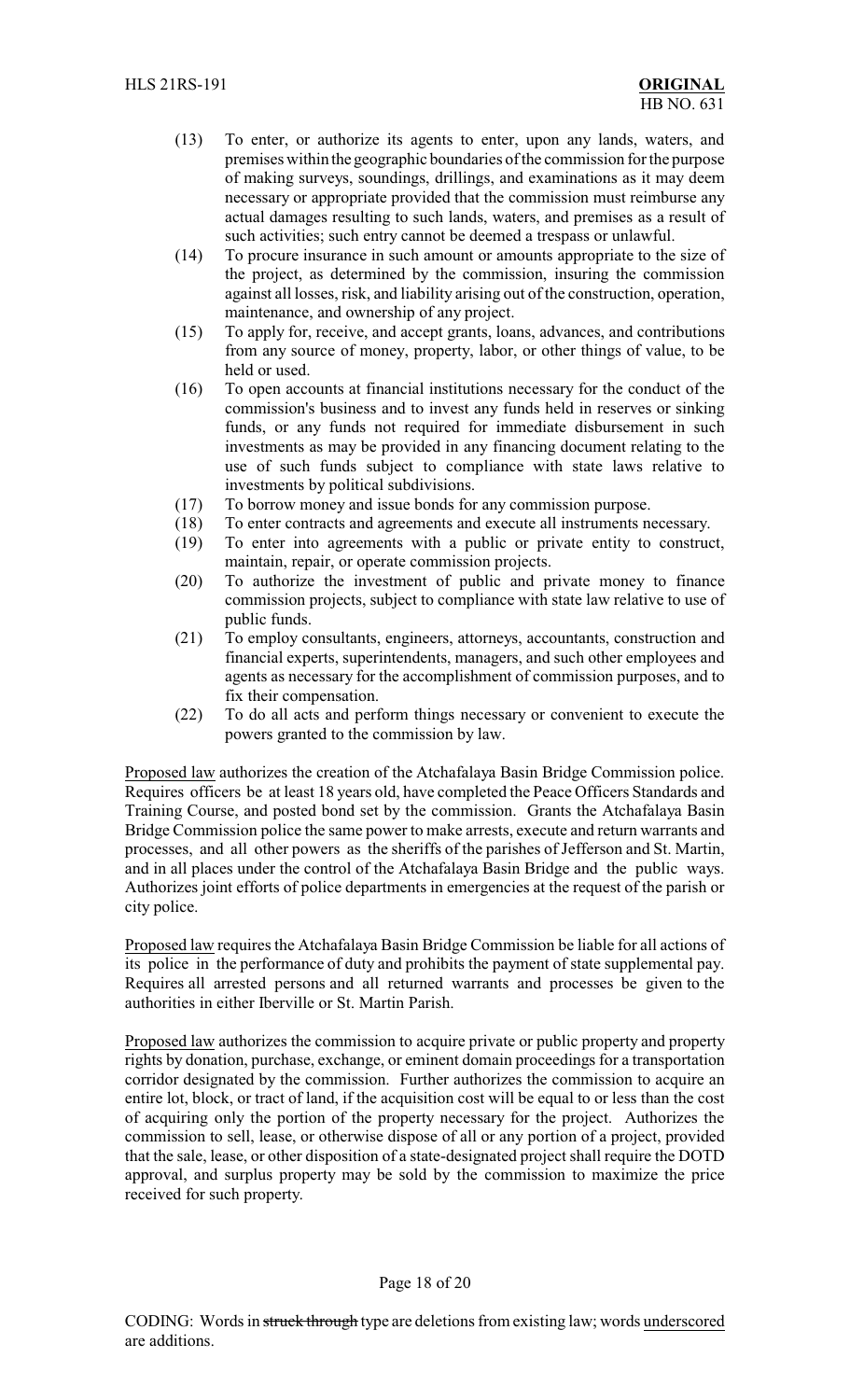Proposed law requires the commission offer to sell whatever rights it acquired back to the original owner or his successors in title first, at the fair market value or at the original price paid, whichever is less, whenever any surplus property is acquired by the commission by eminent domain.

Proposed law limits the commission's liability for property imposed by preexisting conditions. Prohibits this limitation from affecting the rights or liabilities of any past or future owners of the acquired property or from affecting the liability of any governmental entity for actions which create or exacerbate a pollution source. Authorizes the commission and the Dept. of Environmental Quality to enter into agreements for the performance, funding, and reimbursement of the investigative and remedial acts necessary for property acquired by the commission.

Proposed law vests power in the commission to make reasonable regulations, not inconsistent with regulations of the federal government and the department for the installation, construction, maintenance, repair, renewal, relocation, and removal of any public utility, railroad, or pipeline, in, on, along, over, or under a project. Requires the owner or operator of such facility to relocate or remove the facility if the commission determines it is necessary to relocate or remove a public utility. Requires the cost and expense of such relocation or removal be paid as project costs by the commission.

Proposed law authorizes the owners or operators of public utility facilities, in case of relocation or removal, to use and operate the public utility facilities in the new location upon the same terms and conditions enjoyed prior to relocation or removal. Requires any utility, which requests and is permitted to occupy commission right-of-way, be responsible for any cost of relocation, removal, or grade separation and all expenses related to relocation or removal.

Proposed law requires construction, improvement, or maintenance contracts for any commission project be made and awarded according to the applicable provisions of present law.

Proposed law authorizes the commission to contract with state police or other law enforcement agencies to perform law enforcement and patrol functions on any commission project.

Proposed law authorizes the Atchafalaya Basin Bridge Commission to establish a police department with the powers to make arrests and execute warrants. Specifies that commission police are liable for their actions.

Proposed law grants the commission the power to issue bonds for any commission purpose and pledge revenues for the payment of the principal and interest of such bonds. Further authorizes the commission to pledge all or any part of any gift, grant, donation, or other sum of money, aid, or assistance from the U.S., the state, or any political subdivision unless otherwise restricted, all or any part of the proceeds of bonds, credit agreements, instruments, or any other money of the commission for the securing of the payment of principal and interest of the bonds. Requires any bonds be payable solely from revenues and bond proceeds, pending their disbursement, and investment income.

Proposed law requires bonds issued by the commission not be considered a pledge of the full faith and credit of the state and requires all such bonds contain a statement on their face stating that neither the full faith and credit of the state nor the full faith and credit of any public entity of the state is pledged to the payment of the principal of or the interest on such bonds.

Proposed law requires the issuance of bonds by the commission not directly, indirectly, or contingently obligate the state or any governmental unit of the state to levy any taxes or to

### Page 19 of 20